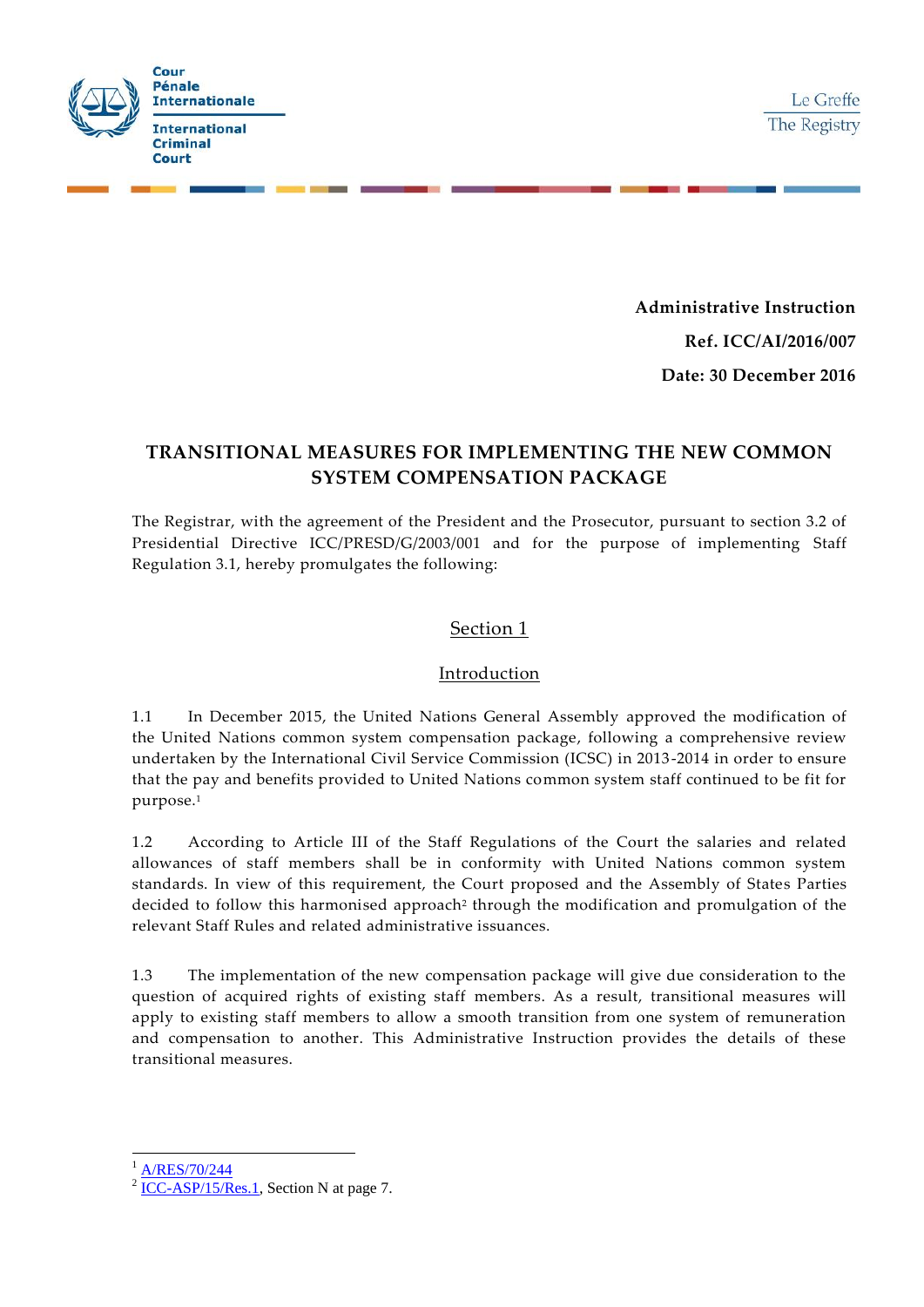## Section 2

## Applicability

2.1 The provisions of this Administrative Instruction shall apply to all staff members in the Professional and higher categories as well as to all internationally-recruited staff members appointed and that have reported for duty prior to 1 January 2017.

## Section 3

### Transitional Measures

*Salary scale structure and recognition of dependants*

*a) Grade and step placement within the proposed salary scale structure* 

3.1 The new unified salary scale will come into effect on 1 January 2017. Staff member's grade and step from the current scale will be converted to the new scale using the conversion table developed by the ICSC<sup>3</sup> and on the basis of their step in grade as at 31 December 2016.

3.2 The salary levels of staff members that are higher than those at the maximum step of their grade upon conversion to the unified salary scale shall be maintained as a pay protection measure. Staff members who cannot be matched to an appropriate step of their grade in the new scale will be placed at pay protection steps using the conversion table developed by the ICSC. Once a staff member is placed at a pay protection step no further step increments would be granted. Pensionable remuneration at the pay protection steps would also be revised in the future at the same time and to the same extent as the other regular steps. These pay protection steps will be discontinued in case of a new appointment at a higher grade or separation of staff members.

3.3 The practice of granting staff members accelerated step increments will be discontinued. Staff members who benefited from accelerated step increments for demonstrated language proficiency as at 31 December 2016 will keep the steps acquired to date and maintain, where applicable, the step increment due date.

3.4 The change in step which is due to existing staff in 2017 or 2018, where applicable, will be granted in accordance with the step increment due dates already scheduled. Once the step increment has been granted the new provisions in respect of annual or biennial step increments , where applicable, will apply to existing staff.

*b) Dependency rate provided in respect of a dependent child* 

3.5 A staff member in receipt of the dependency rate of salary in respect of a dependent child on 31 December 2016 shall receive a transitional allowance equivalent to six (6) per cent of net remuneration (net base salary and post adjustment) from 1 January 2017 onward, in respect of that dependent child, subject to the following conditions:

<sup>-</sup> $3$  As recommended by the ICSC in Annex II, Section B, of its annual report  $\frac{\Delta}{70/30}$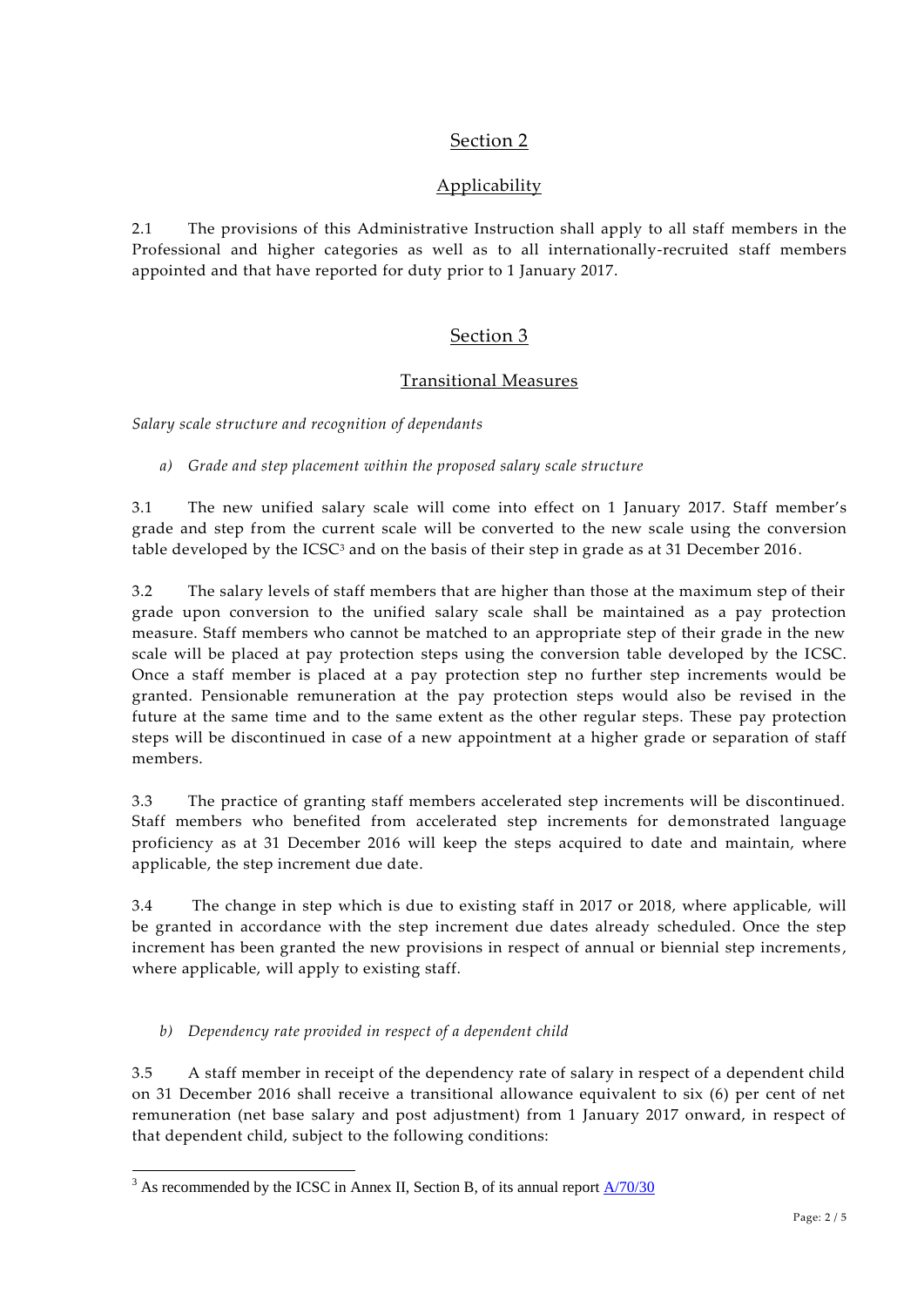- (a) The staff member is not in receipt of a dependent spouse allowance;
- (b) The staff member is not in receipt of a single parent allowance; and
- (c) The staff member is not in receipt of a dependent child allowance in respect of that dependent child, except for an additional payment on account of a dependent child with a disability

3.6 The transitional allowance shall be reduced by one percentage point of net remuneration every 12 months thereafter. This reduction shall fall due on 1 January of every year and will not be suspended for any reason.

3.7 Payment of the transitional allowance shall be discontinued when:

(a) The staff member becomes eligible and is paid a dependent spouse allowance or a single parent allowance;

(b) The child in respect of whom the transitional allowance is paid, is no longer recognised as an eligible dependent child, or

(c) The amount of the transitional allowance becomes equal to or lower than the amount of the dependent child allowance.

3.8 Once the transitional allowance is discontinued, it shall not be reinstated regardless of subsequent changes to a staff member's personal status and dependents.

### *Education grant*

3.9 The changes to the Education grant scheme will be applicable to the academic year in progress as of 1 January 2018. Transitional measures, if any, will be communicated to staff in due course.

#### *Mobility and hardship scheme*

3.10 The changes in relation to the mobility and hardship scheme, shall have retroactive effect as of 1 July 2016, in accordance with Administrative Instruction ICC/AI/2016/004 ("*Mobility and Hardship Scheme"*) and to the extent that they are beneficial to existing staff members.

3.11 Staff members in receipt of a mobility allowance prior to 30 June 2016, now renamed mobility incentive, shall continue to receive payment of this incentive for up to five (5) years at the same duty station or until the staff member moves to another duty station, whichever occurs earlier.

3.12 Staff members in receipt of a non-removal allowance prior to 30 June 2016 shall continue to receive payment of the allowance for up to five (5) years at the same duty station or until the staff member moves to another duty station, whichever occurs earlier.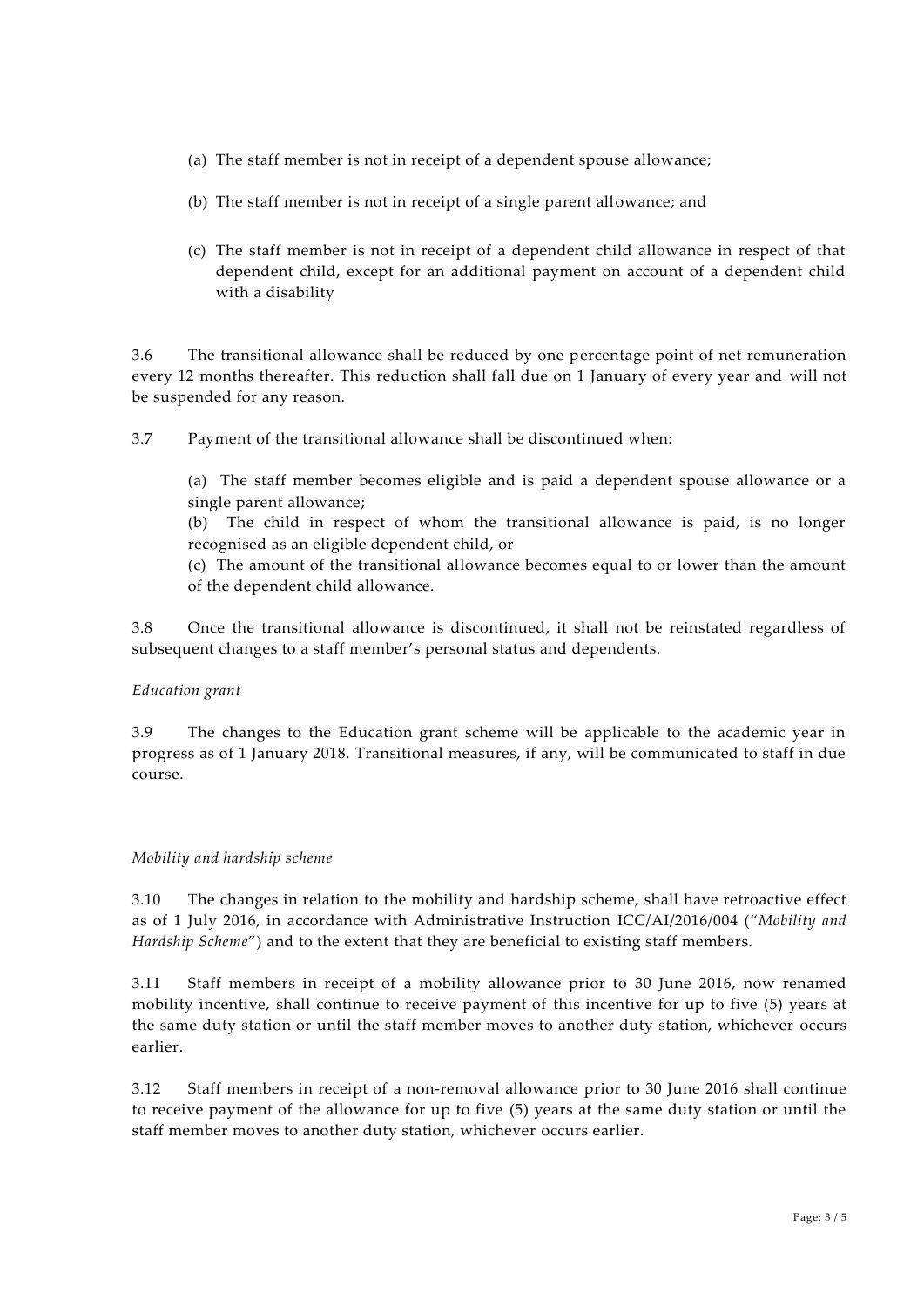3.13 The assignment number properly determined for the purposes of the mobility allowance, as counted in accordance with the relevant provisions in force prior to 30 June 2016, shall continue to be recognized prospectively for the purposes of the mobility incentive. This Administrative Instruction shall not affect a staff member's assignment number retroactively, provided the assignment number was properly determined.

#### *Repatriation grant*

3.14 Staff members appointed and having reported for duty prior to 1 January 2017 who were eligible to the repatriation grant, but who are no longer eligible for such a grant under the new compensation package, shall upon separation be paid a repatriation grant in accordance with the schedule set out under Staff Rule 109.6(f) in force on 31 December 2016 for the number of years of qualifying service accrued up to that date.

#### *Settling-in grant*

3.15 For staff members in receipt of an assignment grant prior to 1 January 2017, the following provisions shall apply in respect to the lump-sum portion of the assignment grant.

3.16 A staff member who is appointed or reassigned for one year or longer to a catego ry A to E duty station, and is not entitled to full removal costs under Staff Rule 107.13(b), shall receive a lump-sum payment equivalent to:

(a) One month's net salary and, where appropriate, post adjustment at the duty station of assignment if the duration of the assignment is less than three years; or

(b) Two months' net salary and, where appropriate, post adjustment at the duty station of assignment if the assignment is expected to be for three years or longer.

3.17 The lump-sum portion of the grant shall be adjusted or recovered when the staff member has not completed the period of service in respect of which the lump-sum portion of the assignment grant has been paid. When a two-month lump-sum has been paid and the completed period of service at the duty station is less than three years, the lump-sum shall be adjusted or recovered as follows:

- (a) If the completed period of service at the duty station is less than one year, the first month's lump sum shall be prorated and recovered or adjusted in the proportion that the period of service bears to the first year (12 months) of assignment. The second month's lump-sum shall be recovered in full;
- (b) If the completed period of service at the duty station is one year or more but less than two years, there shall be no recovery in respect of the first month's lumpsum, but the second month's lump-sum shall be recovered in full;

(c) If the completed period of service at the duty station is more than two years but less than three years, there shall be no recovery in respect of the first month's lump-sum, but the second month's lump-sum shall be prorated and recovered or adjusted in the proportion that the completed period of service in the third year of assignment (i.e., the period exceeding 24 months) bears to the third year (12 months) of assignment.